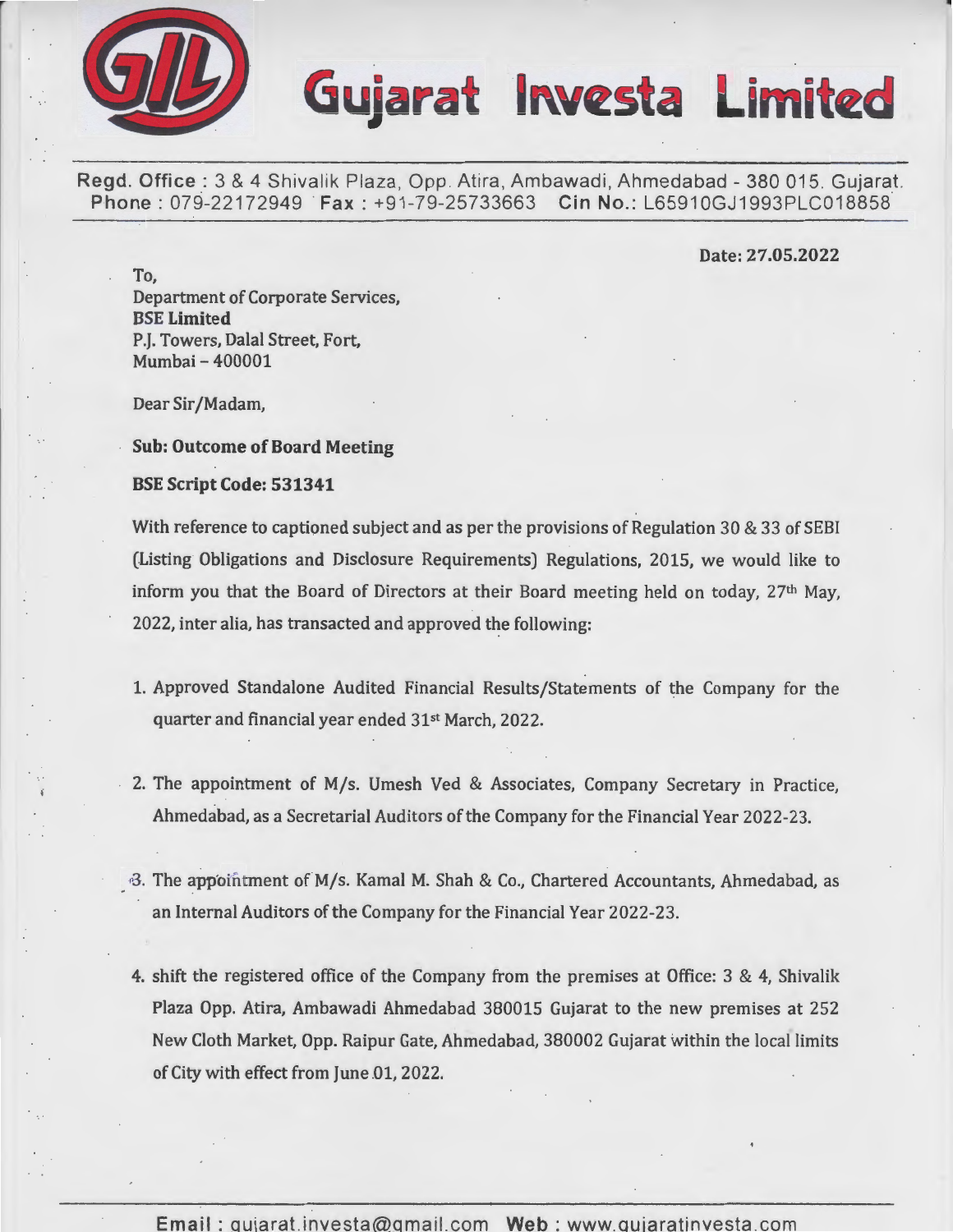### Regd. Office : 3 & 4 Shivalik Plaza, Opp. Atira, Ambawadi, Ahmedabad - 380 015. Gujarat. **Phone:** 079-22172949 **Fax:** +91-79-25733663 . **Cin No.:** L65910GJ1993PLC018858

Gujarat **Investa Limited** 

|                | STATEMENT OF STANDALONE AUDITED FINANCIAL RESULTS FOR THE QUARTER AND YEAR ENDED 31ST MARCH, 2022 |                                 |                          |                          |                          | [Rs. In Lacs]            |
|----------------|---------------------------------------------------------------------------------------------------|---------------------------------|--------------------------|--------------------------|--------------------------|--------------------------|
| Sr.            | <b>Particulars</b>                                                                                |                                 | <b>Quarter ended</b>     |                          |                          | Year ended               |
| No.            |                                                                                                   | 31.03.2022                      | 31.12.2021               | 31.03.2021               | 31.03.2022               | 31.03.2021               |
|                |                                                                                                   | <b>Audited</b>                  | <b>Unaudited</b>         | <b>Audited</b>           | <b>Audited</b>           | Audited                  |
|                |                                                                                                   |                                 |                          |                          |                          |                          |
| $\mathbf{1}$   | <b>Revenue from Operations</b>                                                                    |                                 |                          |                          |                          |                          |
|                | (a) Revenue - Trading Operations                                                                  |                                 | $\overline{\phantom{a}}$ | L.                       | 21.60                    |                          |
|                | (b) Interest Income                                                                               | 9.96                            | $\ddot{\phantom{1}}$     | 4.86                     | 13.70                    | 17.36                    |
|                | (c) Dividend Income                                                                               | $\overline{\phantom{a}}$        | 0.01                     | $\overline{\phantom{a}}$ | 0.01                     | 0.01                     |
|                | <b>Total Revenue from Operations</b>                                                              | 9.96                            | 0.01                     | 4.86                     | 35.31                    | 17.37                    |
| $\overline{2}$ | <b>Expenses</b>                                                                                   |                                 |                          |                          |                          |                          |
|                | a) Finance Cost                                                                                   | $\overline{\phantom{a}}$        | $\hbox{ }$               | $\blacksquare$           | $_{\ast}$                | $\overline{\phantom{a}}$ |
|                | b) Purchase of Stock In Trade                                                                     | (0.01)                          | 9.76                     | 4.90                     | 23.31                    | 4.90                     |
|                | c) Changes in inventories of finished goods, stock in trade &                                     | 7.89                            | (12.75)                  | (4.60)                   | (4.86)                   | (4.60)                   |
|                | work-in-progress                                                                                  |                                 |                          |                          |                          |                          |
|                | d) Employee's benefits expense                                                                    | 1.23                            | 0.45                     | 1.80                     | 2.28                     | 2.90                     |
|                | e) Net Loss on Future and Option Contact                                                          | $\blacksquare$                  | 4.44                     | $\overline{\phantom{a}}$ | 3.14                     | $\overline{\phantom{a}}$ |
|                | f) Depreciation, amortization and impairment                                                      |                                 |                          |                          | $\overline{a}$           |                          |
|                | g) Other Expenses                                                                                 | 1.84                            | 0.05                     | 0.97                     | 7.22                     | 8.08                     |
|                | <b>Total Expenses</b>                                                                             | 10.95                           | 1.95                     | 3.07                     | 31.09                    | 11.28                    |
| 3              | Profit/(loss) before exceptional items and tax (1-2)                                              | (0.99)                          | (1.94)                   | 1.79                     | 4.22                     | 6.09                     |
| 4              | <b>Exceptional Items</b>                                                                          | $\centering \label{eq:reduced}$ | $\overline{\phantom{m}}$ | $\frac{1}{2}$            | $\overline{\phantom{0}}$ |                          |
| 5              | Profit/(loss) before tax (3-4)                                                                    | (0.99)                          | (1.94)                   | 1.79                     | 4.22                     | 6.09                     |
| 6              | <b>Tax expense</b>                                                                                |                                 |                          |                          |                          |                          |
|                | <b>Current Tax</b>                                                                                | 1.00                            | $\blacksquare$           | 1.75                     | 1.00                     | 1.75                     |
|                | Excess provision of tax for earlier years                                                         | 0.08                            | $\frac{1}{2}$            | 1.47                     | 0.08                     | 1.47                     |
|                | <b>Deferred Tax</b>                                                                               | $\overline{\phantom{a}}$        | $\overline{\phantom{a}}$ | ÷,                       | $\overline{a}$           | $\overline{\phantom{a}}$ |
| 7              | Profit/(loss) for the period / year from continuing operations (5-                                | (2.07)                          | (1.94)                   | (1.43)                   | 3.14                     | 2.87                     |
| 8              | Profit/(loss) from discontinued operations                                                        | $\centering \label{eq:reduced}$ | $\overline{\phantom{a}}$ | $\overline{a}$           | $\frac{1}{2}$            | $\overline{\phantom{a}}$ |
| $\overline{9}$ | Tax Expenses of discontinued operations                                                           | $\ddot{\phantom{0}}$            | $\blacksquare$           | $\overline{a}$           | u,                       | $\overline{\phantom{a}}$ |
| 10             | Profit/(loss) from discontinued operations (after tax) (8-9)                                      | $\bullet$                       | $\hbox{ }$               | ٠                        | $\overline{\phantom{a}}$ | $\overline{\phantom{a}}$ |
| 11             | Profit/(loss) for the period/year (7+10)                                                          | (2.07)                          | (1.94)                   | (1.43)                   | 3.14                     | 2.87                     |
| 12             | <b>Other Comprehensive Income</b>                                                                 |                                 |                          |                          |                          |                          |
|                | (a) (i) Items that will not be reclassified to Profit or Loss                                     | $\ddot{\phantom{1}}$            | $\blacksquare$           | $\sim$                   | $\overline{\phantom{a}}$ | $\overline{\phantom{a}}$ |
|                | (ii) Income Tax relating to items that will not be reclassified to                                | $\overline{\phantom{a}}$        | $\overline{\phantom{a}}$ | $\overline{a}$           | $\overline{a}$           | $\overline{\phantom{a}}$ |
|                | (b) (i) Items that will be reclassified to Profit or Loss                                         | $\overline{a}$                  | $\frac{1}{2}$            |                          |                          | ÷.                       |
|                | (ii) Income Tax relating to items that will be reclassified to                                    | $\overline{a}$                  | $\overline{a}$           | ٠                        | $\overline{a}$           | $\tilde{\phantom{a}}$    |
|                | <b>Other Comprehensive Income/(loss)</b>                                                          | $\blacksquare$                  | $\blacksquare$           | ٠.                       | $\overline{a}$           | $\overline{a}$           |
| 13             | Total Comprehensive Income/(loss) for the period/year (11+12)                                     | (2.07)                          | (1.94)                   | (1.43)                   | 3.14                     | 2.87                     |
| 14             | Paid- up Equity share capital (Face value Rs.10/- each)                                           | 750.99                          | 750.99                   | 750.99                   | 750.99                   | 750.99                   |
| 15             | <b>Other Equity</b><br>$\cdot$ $\cdot$ $\cdot$ $\cdot$                                            |                                 |                          |                          | 301.07                   | 297.93                   |
| 16             | Earning Per Equity Share (EPS) (of Rs.10/- each)                                                  | (Not Annualised)                | (Not Annualised)         | (Not Annualised)         | (Annualised)             | (Annualised)             |
|                | Earning Per Share (EPS) for continuing operations                                                 |                                 |                          |                          |                          |                          |
|                | a)Basic (Rs.)                                                                                     | (0.03)                          | (0.03)                   | (0.02)                   | 0.04                     | 0.04                     |
|                | b)Diluted (Rs.)                                                                                   | (0.03)                          | (0.03)                   | (0.02)                   | 0.04                     | 0.04                     |
|                | Earning Per Share (EPS) for discontinued operations                                               |                                 |                          |                          |                          |                          |
|                | a)Basic (Rs.)                                                                                     | $\hbox{ }$                      | $\overline{\phantom{a}}$ | $\bullet$                | $\overline{\phantom{a}}$ | $\blacksquare$           |
|                | b)Diluted (Rs.)                                                                                   | $\overline{\phantom{a}}$        | $\overline{\phantom{a}}$ | $\overline{\phantom{a}}$ | $\overline{\phantom{a}}$ | $\overline{\phantom{m}}$ |
|                | Earning Per Share (EPS) for continuing and discontinued<br>operations                             |                                 |                          |                          |                          |                          |
|                | a)Basic (Rs.)                                                                                     | (0.03)                          | (0.03)                   | (0.02)                   | 0.04                     | 0.04                     |
|                | b)Diluted (Rs.)                                                                                   | (0.03)                          | (0.03)                   | (0.02)                   | 0.04                     | 0.04                     |

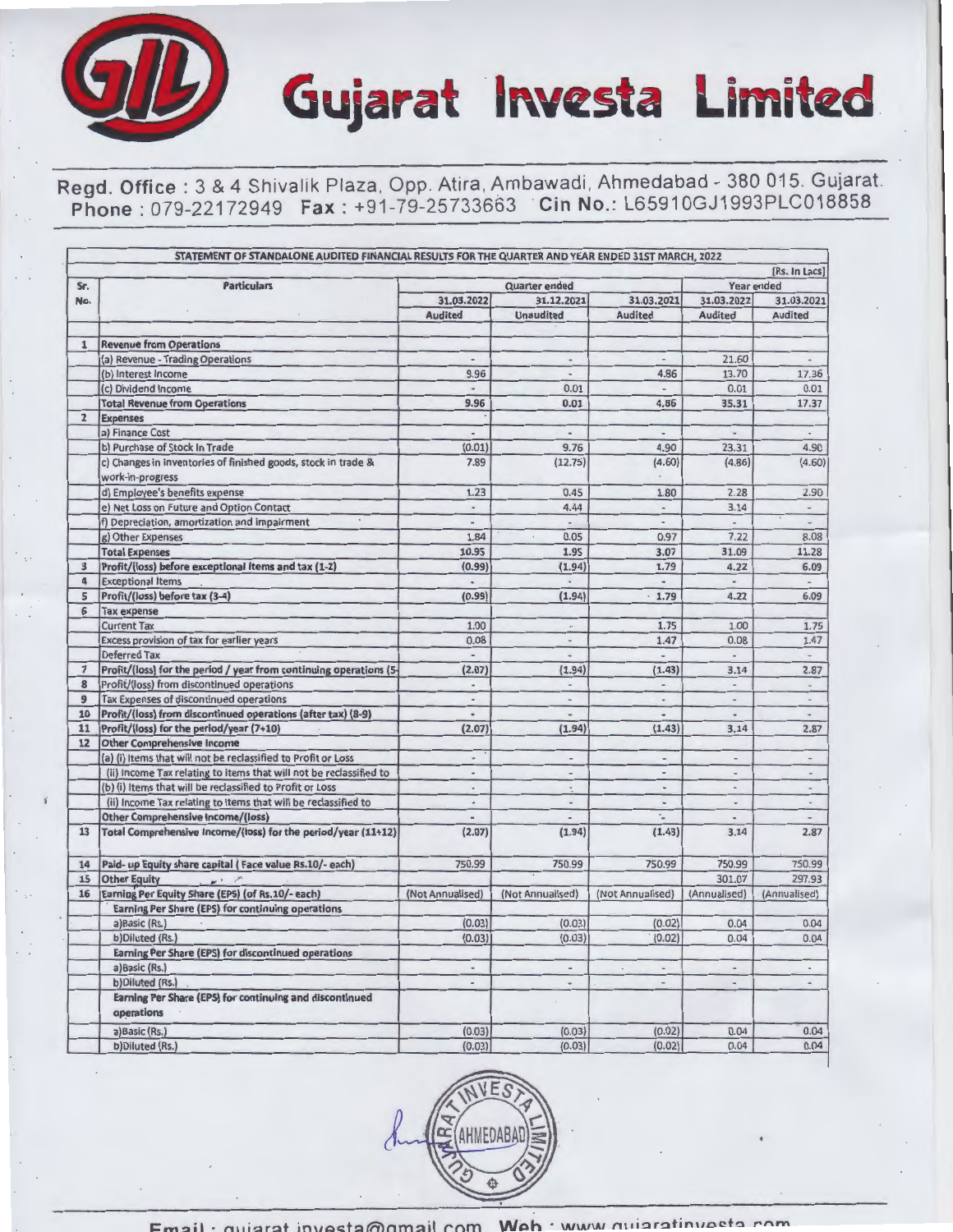



 $\frac{1}{6}$  -  $\frac{6}{9}$ 

### Regd. Office: 3 & 4 Shivalik Plaza, Opp. Atira, Ambawadi, Ahmedabad - 380 015. Gujarat. Phone: 079-22172949 Fax: +91-79-25733663 Cin No.: L65910GJ1993PLC018858

| The aforesaid financial results have been prepared in accordance with the recognition and measurement principles laid down in the Indian<br>Accounting Standard (Referred to as "Ind AS") - 34 Interim Financial Reporting prescribed under section 133 of the Companies Act, 2013 read with<br>relevant rules issued thereunder and other accounting principles generally accepted in India. |                                                                                       |  |  |
|-----------------------------------------------------------------------------------------------------------------------------------------------------------------------------------------------------------------------------------------------------------------------------------------------------------------------------------------------------------------------------------------------|---------------------------------------------------------------------------------------|--|--|
|                                                                                                                                                                                                                                                                                                                                                                                               |                                                                                       |  |  |
| The above Results have been reviewed by the audit committee and then approved by the Board of Directors at their meetings held on 27th May,                                                                                                                                                                                                                                                   |                                                                                       |  |  |
| The management of the Company has assessed that there is no material impact due to COVID 19 pandemic and considering the nature of business,<br>which requires any adjustment to financial statements. The Company will continue to closely monitor any material changes to future economic                                                                                                   |                                                                                       |  |  |
| The impact of changes, if any arising on account of enactment of Code on Social Securities, 2020 will be assessed by the Company after the<br>$\overline{4}$<br>effective date of the same and rules thereunder are notified.                                                                                                                                                                 |                                                                                       |  |  |
|                                                                                                                                                                                                                                                                                                                                                                                               |                                                                                       |  |  |
| The figures for corresponding previous periods have been regrouped/ rearranged wherever necessary.                                                                                                                                                                                                                                                                                            |                                                                                       |  |  |
|                                                                                                                                                                                                                                                                                                                                                                                               | For, Gujarat Investa Limited<br>Purshottam R. Agarwal<br>(Director)<br>(DIN-00396869) |  |  |
|                                                                                                                                                                                                                                                                                                                                                                                               |                                                                                       |  |  |

 $\cdot$  .  $\cdot$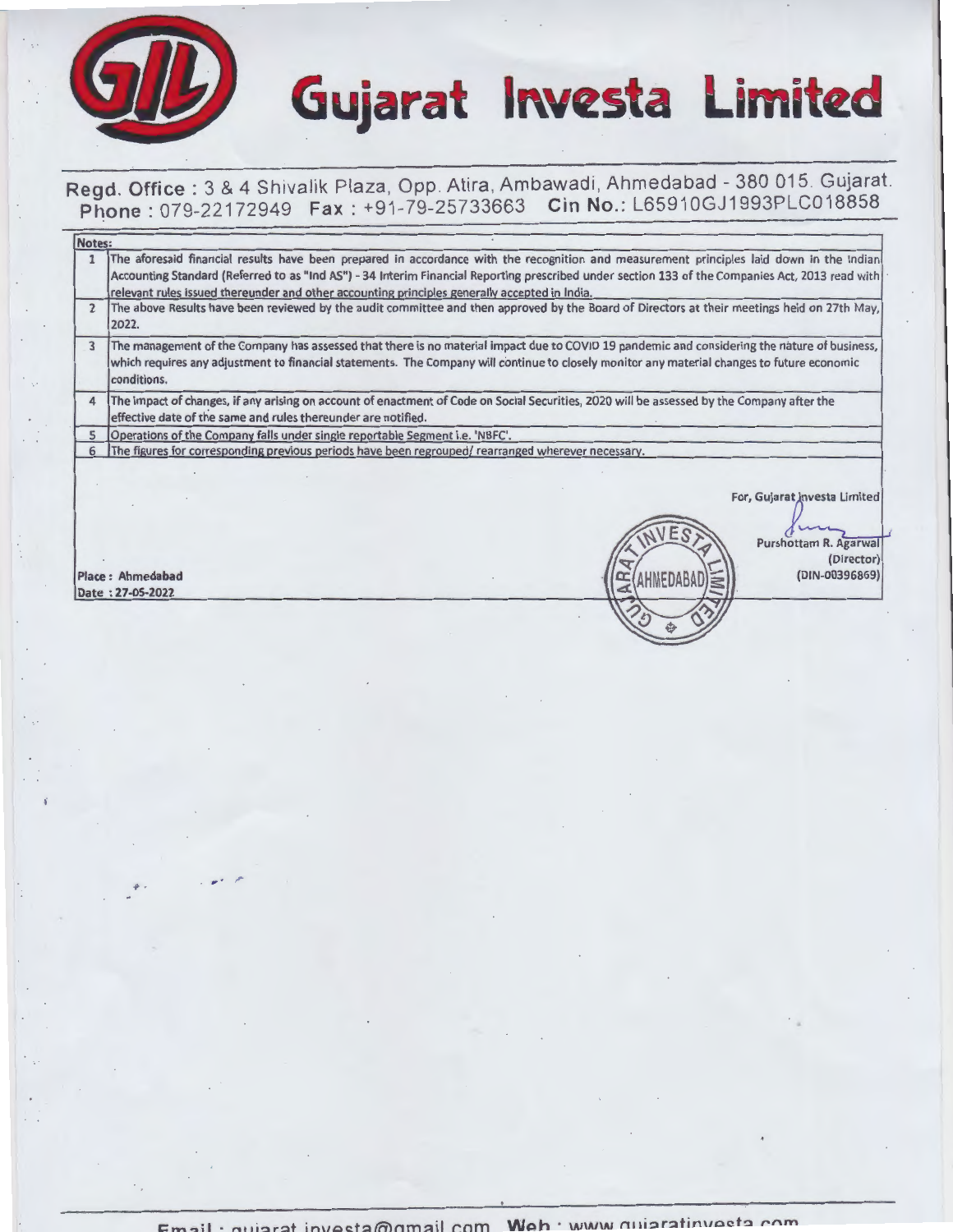Regd. Office: 3 & 4 Shivalik Plaza, Opp. Atira, Ambawadi, Ahmedabad - 380 015. Gujarat. Phone: 079-22172949 Fax: +91-79-25733663 Cin No.: L65910GJ1993PLC018858

| STATEMENT OF AUDITED STANDALONE ASSETS AND LIABILITES AS AT 31 MARCH 2022                                                                                    |                                   | [Rs. In Lacs]                                         |
|--------------------------------------------------------------------------------------------------------------------------------------------------------------|-----------------------------------|-------------------------------------------------------|
| <b>Particulars</b>                                                                                                                                           | As at March 31, 2022<br>(Audited) | As at March 31, 2021<br>(Audited)                     |
| <b>ASSETS</b>                                                                                                                                                |                                   |                                                       |
| (1) Financial Assets                                                                                                                                         |                                   |                                                       |
| (a) Cash and cash equivalents                                                                                                                                | 3.57                              | 1.88                                                  |
| (b) Receivables                                                                                                                                              |                                   |                                                       |
| (i) Trade Receivables                                                                                                                                        |                                   | 0.10                                                  |
| (ii) Other Receivables                                                                                                                                       |                                   |                                                       |
| (c) Loans                                                                                                                                                    | 217.09                            | 222.52                                                |
| (d) Investment                                                                                                                                               | 818.70                            | 818.70                                                |
| (e) Other Financial Assets - Inventories                                                                                                                     | 12.75                             | 7.89                                                  |
| <b>Total Financial Assets</b>                                                                                                                                | 1,052.11                          | 1,051.09                                              |
| (2) Non-Financial Assets                                                                                                                                     |                                   |                                                       |
| (a) Current Tax Assets (Net)                                                                                                                                 | 4.16                              | 3.87                                                  |
| (b) Property, Plant and Equipment                                                                                                                            | 0.13                              | 0.13                                                  |
| <b>Total Non-Financial Assets</b>                                                                                                                            | 4.29                              | 4.00                                                  |
| <b>Total Assets</b>                                                                                                                                          | 1,056.40                          | 1,055.09                                              |
| <b>LIABILITIES AND EQUITY</b><br>(1) Financial Liabilities .<br>(a) Trade payables<br>- Total outstanding dues of micro enterprises<br>and small enterprises |                                   |                                                       |
| - Total outstanding dues of creditors other<br>than micro enterprises and small enterprises.                                                                 | 4.34                              | 6.13                                                  |
| (b) Borrowings (Other than debt securities)                                                                                                                  |                                   |                                                       |
| (c) Other Financial Liabilities                                                                                                                              |                                   | 0.04                                                  |
| <b>Total Financial Liabilities</b>                                                                                                                           | 4.34                              | 6.17                                                  |
| (2) Non-Financial Liabilities<br>(a) Other Non-Financial Liabilities<br><b>Total Non-Financial Liabilities</b>                                               | $\qquad \qquad$<br>$\overline{a}$ | $\overline{\phantom{0}}$<br>$\overline{a}$            |
| $\mathbf{r}$ .                                                                                                                                               |                                   |                                                       |
| (3) Equity                                                                                                                                                   |                                   |                                                       |
| (a) Equity share capital                                                                                                                                     | 750.99                            | 750.99                                                |
| (b) Other equity<br><b>Total equity</b>                                                                                                                      | 301.07<br>1,052.06                | 297.93<br>1,048.92                                    |
|                                                                                                                                                              |                                   |                                                       |
| <b>Total Liabilities and Equity</b>                                                                                                                          | 1,056.40                          | 1,055.09                                              |
|                                                                                                                                                              |                                   | For, Gujarat Investa Limited                          |
| <b>AR</b><br><b>Place: Ahmedabad</b><br>Date: 27-05-2022                                                                                                     |                                   | Purshottam R. Agarwal<br>(Director)<br>(DIN-00396869) |

 $\mathbb{Z}^3$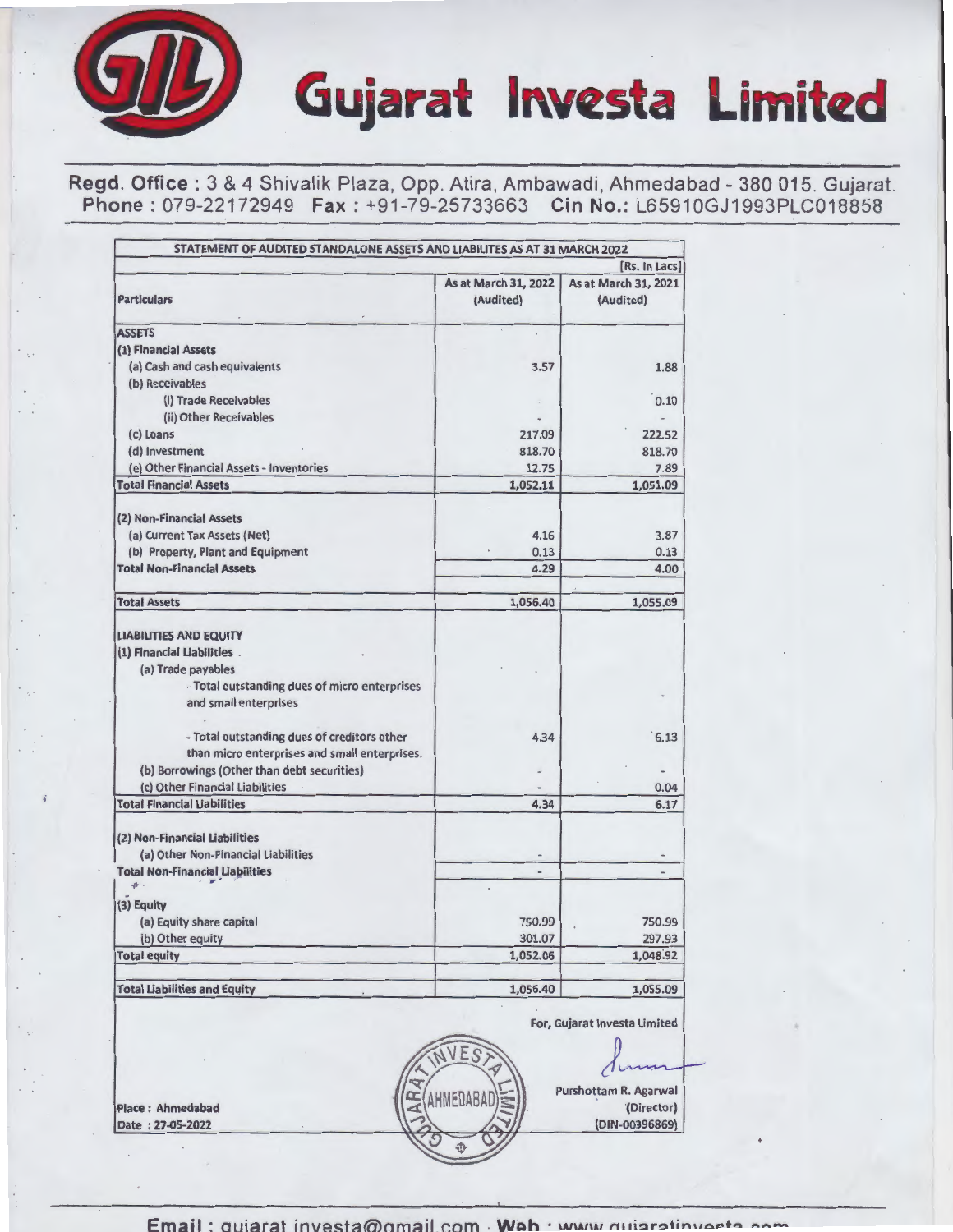

Regd. Office: 3 & 4 Shivalik Plaza, Opp. Atira, Ambawadi, Ahmedabad - 380 015. Gujarat. Phone : 079-22172949 Fax : +91-79-25733663 Cin No.: L65910GJ1993PLC018858

|                                                                                                                                                                               | [Rs. In Lacs]                      |                                    |  |  |  |  |
|-------------------------------------------------------------------------------------------------------------------------------------------------------------------------------|------------------------------------|------------------------------------|--|--|--|--|
| <b>Particulars</b>                                                                                                                                                            | <b>Year Ended</b><br>31 March 2022 | <b>Year Ended</b><br>31 March 2021 |  |  |  |  |
| <b>Cash Flow from Operating Activities</b>                                                                                                                                    |                                    |                                    |  |  |  |  |
| Profit before tax                                                                                                                                                             | 4.22                               | 6.09                               |  |  |  |  |
| Adjustments for:                                                                                                                                                              |                                    |                                    |  |  |  |  |
| Interest income                                                                                                                                                               | (13.70)                            | (17.36)                            |  |  |  |  |
| Dividend income                                                                                                                                                               | (0.01)                             | (0.01)                             |  |  |  |  |
| Operating profit before working capital changes                                                                                                                               | (9.49)                             | (11.28)                            |  |  |  |  |
| <b>Changes in working capital</b>                                                                                                                                             |                                    |                                    |  |  |  |  |
| (Increase) / Decrease in Trade Receivables                                                                                                                                    | 0.10                               | (0.10)                             |  |  |  |  |
| (Increase) / Decrease in Inventories .                                                                                                                                        | (4.86)                             | (4.60)                             |  |  |  |  |
| Increase / (Decrease) in Trade Payable                                                                                                                                        | (1.79)                             | 1.73                               |  |  |  |  |
| Increase / (Decrease) in Loans                                                                                                                                                | 5.43                               | 15.72                              |  |  |  |  |
| Increase / (Decrease) in Other Financial Liabilities                                                                                                                          | (0.04)                             | 0.04                               |  |  |  |  |
| Cash generated from operating activities                                                                                                                                      | (10.65)                            | 1.51                               |  |  |  |  |
| Taxes paid (net)                                                                                                                                                              | (1.37)                             | (6.13)                             |  |  |  |  |
| Net cash generated from operating activities<br>(A)                                                                                                                           | (12.02)                            | (4.62)                             |  |  |  |  |
| <b>Cash flows from investing activities</b>                                                                                                                                   |                                    |                                    |  |  |  |  |
| Proceeds from sale of investment                                                                                                                                              |                                    |                                    |  |  |  |  |
| <b>Interest Received</b>                                                                                                                                                      | 13.70                              | 17.36                              |  |  |  |  |
| <b>Dividend Received</b>                                                                                                                                                      | 0.01                               | 0.01                               |  |  |  |  |
| Net cash (used in) investing activities<br>(B)                                                                                                                                | 13.71                              | 17.37                              |  |  |  |  |
|                                                                                                                                                                               |                                    |                                    |  |  |  |  |
|                                                                                                                                                                               |                                    |                                    |  |  |  |  |
|                                                                                                                                                                               |                                    |                                    |  |  |  |  |
| Proceeds from borrowing                                                                                                                                                       |                                    | $\blacksquare$                     |  |  |  |  |
| <b>Repayment of borrowings</b>                                                                                                                                                |                                    | (21.00)                            |  |  |  |  |
| (C)                                                                                                                                                                           |                                    | (21.00)                            |  |  |  |  |
| $\sim$ $\sim$ $\sim$ $\sim$                                                                                                                                                   |                                    |                                    |  |  |  |  |
| <b>Cash Flow from Financing Activities</b><br>Net cash (used in) /generated from financing activities<br>$\mathbf{p}$ .<br>Net increase in cash and cash equivalents (A+ B+C) | 1.69                               | (8.25)                             |  |  |  |  |
| Cash and cash equivalents at the beginning of the year                                                                                                                        | 1.88                               | 10.13                              |  |  |  |  |

Date: 27-05-2022

 $Fmail:$  quiarat investa $@$ amail.com  $Web:$  www. quiaratinvesta.com

(Director)<br>(DIN-00396869)